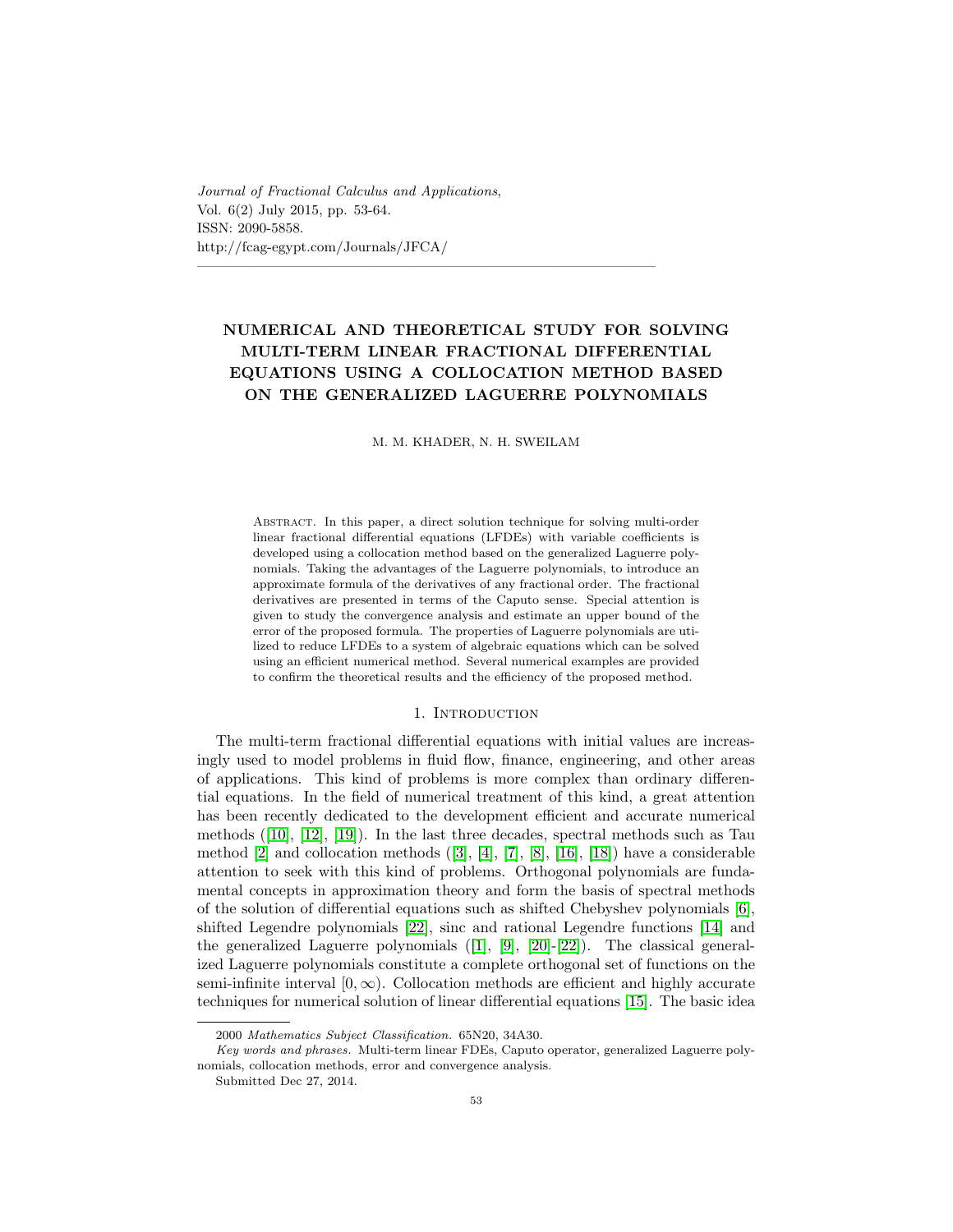of the spectral collocation method is to assume that the unknown solution  $u(x)$  can be approximated by a linear combination of some basis functions, called the trial functions.

The main aim of the present paper is to introduce an approximate formula of the Caputo fractional derivative and the application of this approach to obtain the numerical solution of multi-order linear fractional differential equations with variable coefficients of the form

<span id="page-1-0"></span>
$$
D^{\nu}u(x) + \sum_{j=1}^{n-1} \gamma_j(x) D^{\beta_j} u(x) + \gamma_n(x) u(x) = g(x), \qquad (1)
$$

with the following initial conditions

<span id="page-1-1"></span>
$$
u^{(j)}(0) = u_j, \t j = 0, 1, ..., n - 1,
$$
\t(2)

where  $n < \nu \leq n+1$ ,  $n \in \mathbb{N}$ ,  $0 < \beta_1 < \beta_2 < \ldots < \beta_{n-1} < \nu$  and  $D^{\nu}$  denotes Caputo fractional derivative of order  $\nu$  and  $g(x)$  is the source term, here the functions  $\gamma_i(x), i = 1, 2, ..., n$  are given functions.

#### 2. Preliminaries and notations

In this section, we present some necessary definitions and mathematical preliminaries of the fractional calculus theory required for our subsequent development. 2.1: The Caputo fractional derivative

**Definition 1:** The Caputo fractional derivative operator  $D^{\nu}$  of order  $\nu$  is defined in the following form

$$
D^{\nu} f(x) = \frac{1}{\Gamma(n-\nu)} \int_0^x \frac{f^{(n)}(t)}{(x-t)^{\nu-n+1}} dt, \quad x > 0,
$$

where  $n - 1 < \nu \leq n$ ,  $n \in \mathbb{N}$  and  $\Gamma(.)$  is the Gamma function. Similar to integer-order differentiation, Caputo fractional derivative operator is a linear operation

$$
D^{\nu} \left( \lambda f(x) + \mu g(x) \right) = \lambda D^{\nu} f(x) + \mu D^{\nu} g(x), \tag{3}
$$

where  $\lambda$  and  $\mu$  are constants. For the Caputo's derivative we have

$$
D^{\nu} C = 0, \qquad C \text{ is a constant}, \tag{4}
$$

$$
D^{\nu} x^n = \begin{cases} 0, & \text{for } n \in \mathbb{N}_0 \text{ and } n < [\nu]; \\ \frac{\Gamma(n+1)}{\Gamma(n+1-\nu)} x^{n-\nu}, & \text{for } n \in \mathbb{N}_0 \text{ and } n \geq [\nu]. \end{cases}
$$
(5)

We use the ceiling function  $[\nu]$  to denote the smallest integer greater than or equal to  $\nu$  and  $\mathbb{N}_0 = \{0, 1, 2, ...\}$ . Recall that for  $\nu \in \mathbb{N}$ , the Caputo differential operator coincides with the usual differential operator of integer order.

Formore details on fractional derivatives definitions and its properties see ([\[5\]](#page-10-9), [\[17\]](#page-11-8)). 2.2: The definition and properties of the generalized

### Laguerre polynomials

The generalized Laguerre polynomials  $[L_n^{(\alpha)}(x)]_{n=0}^{\infty}$ ,  $\alpha > -1$  are defined on the semi-infinite interval  $[0, \infty)$  and can be determined with the aid of the following recurrence formula [\[4\]](#page-10-3)

$$
(n+1)L_{n+1}^{(\alpha)}(x) + (x - 2n - \alpha - 1)L_n^{(\alpha)}(x) + (n+\alpha)L_{n-1}^{(\alpha)}(x) = 0, \quad n = 1, 2, ..., (6)
$$
  
where,  $L_0^{(\alpha)}(x) = 1$  and  $L_1^{(\alpha)}(x) = \alpha + 1 - x$ .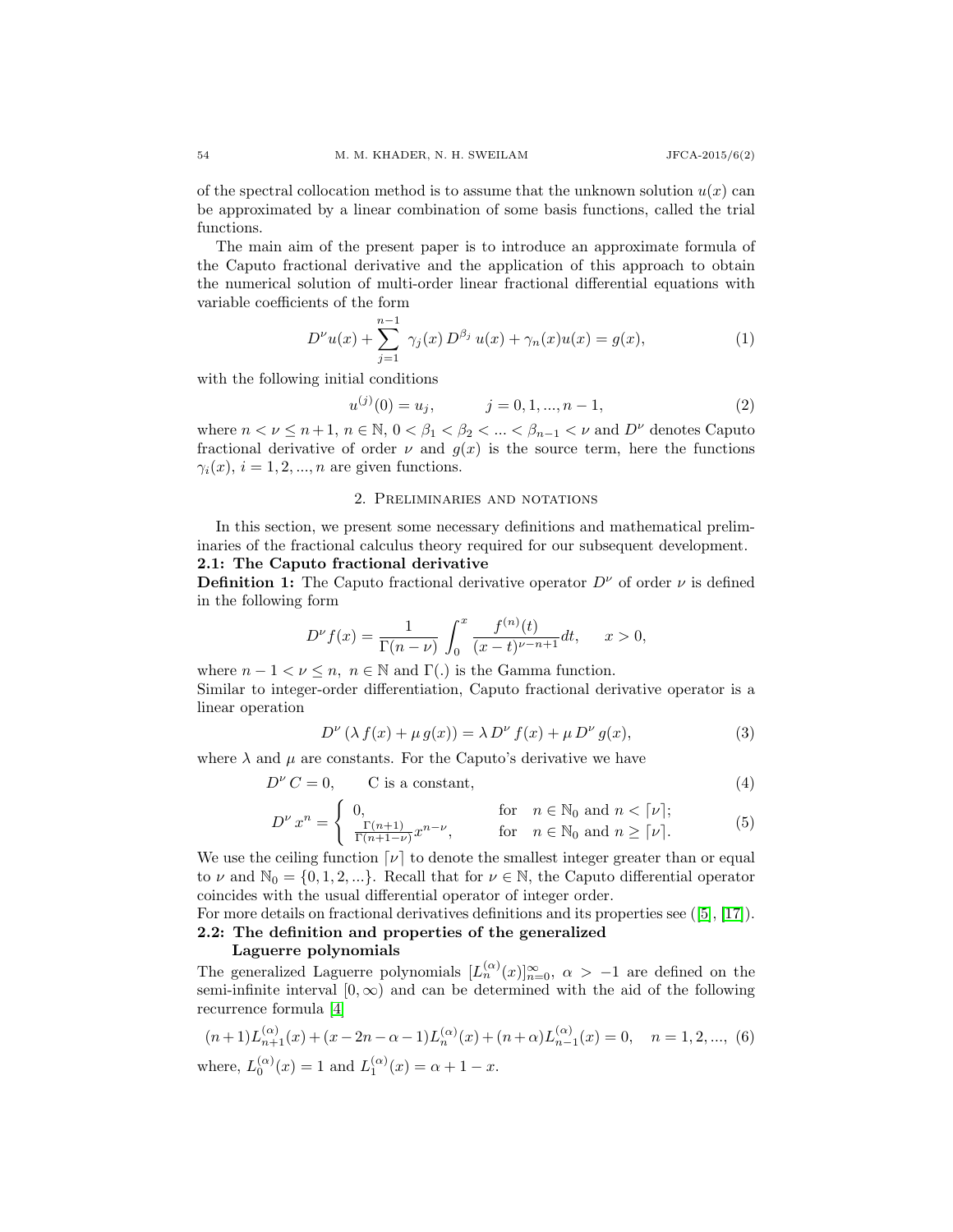### JFCA-2015/6(2) NUMERICAL-THEORETICAL STUDY FOR SOLVING MULTI-TERM LFDES55

The explicit formula of these polynomials of degree  $n$  is given by

$$
L_n^{(\alpha)}(x) = \sum_{k=0}^n \frac{(-1)^k}{k!} \begin{pmatrix} n+\alpha \\ n-k \end{pmatrix} x^k = \begin{pmatrix} n+\alpha \\ n \end{pmatrix} \sum_{k=0}^n \frac{(-n)_k}{(\alpha+1)_k} \frac{x^k}{k!},\tag{7}
$$

with  $(a)_0 := 1$  and  $(a)_k := a(a+1)(a+2)...(a+k-1), k = 1, 2, 3, ...$  and  $L_n^{(\alpha)}(0) =$  $\int n + \alpha$ n . These polynomials are orthogonal on the interval  $[0, \infty)$  with respect to the weight function  $w(x) = \frac{1}{\Gamma(1+\alpha)} x^{\alpha} e^{-x}$  and the orthogonality relation is

$$
\frac{1}{\Gamma(1+\alpha)} \int_0^\infty x^{\alpha} e^{-x} L_m^{(\alpha)}(x) L_n^{(\alpha)}(x) dx = \begin{pmatrix} n+\alpha \\ n \end{pmatrix} \delta_{mn}.
$$
 (8)

Also, they satisfy the differentiation formula

<span id="page-2-1"></span>
$$
D^{k}L_{n}^{(\alpha)}(x) = (-1)^{k}L_{n-k}^{(\alpha+k)}(x), \qquad k = 0, 1, ..., n.
$$
 (9)

Any function  $u(x)$  belongs to the space  $L^2_w[0,\infty)$  of all square integrable functions on  $[0, \infty)$  with weight function  $w(x)$ , can be expanded in the following Laguerre series

$$
u(x) = \sum_{i=0}^{\infty} c_i L_i^{(\alpha)}(x),
$$
\n(10)

where the coefficients  $c_i$  are given by

$$
c_i = \frac{\Gamma(i+1)}{\Gamma(i+\alpha+1)} \int_0^\infty x^{\alpha} e^{-x} L_i^{(\alpha)}(x) u(x) dx, \quad i = 0, 1, 2, \dots.
$$
 (11)

Consider only the first  $(m + 1)$  terms of generalized Laguerre polynomials, so we can write

<span id="page-2-0"></span>
$$
u_m(x) \cong \sum_{i=0}^m c_i L_i^{(\alpha)}(x). \tag{12}
$$

# 3. THE APPROXIMATED FRACTIONAL DERIVATIVES OF  $L_n^{(\alpha)}(x)$ and its convergence analysis

The main goal of this section is to introduce the following four theorems to derive an approximate formula of the fractional derivatives of the generalized Laguerre polynomials and study the truncating error for the approximated formula.

The main approximate formula of the fractional derivative of  $u(x)$  is given in the following theorem.

## Theorem 1 [\[11\]](#page-11-9)

Let  $u(x)$  be approximated by the generalized Laguerre polynomials as [\(12\)](#page-2-0) and also suppose  $\nu > 0$  then, its approximated fractional derivative can be written in the following form

$$
D^{\nu}(u_m(x)) = \sum_{i=\lceil\nu\rceil}^m \sum_{k=\lceil\nu\rceil}^i c_i w_{i,k}^{(\nu)} x^{k-\nu},
$$
\n(13)

where  $w_{i,k}^{(\nu)}$  is given by

$$
w_{i,k}^{(\nu)} = \frac{(-1)^k}{\Gamma(k+1-\nu)} \begin{pmatrix} i+\alpha \\ i-k \end{pmatrix}.
$$
 (14)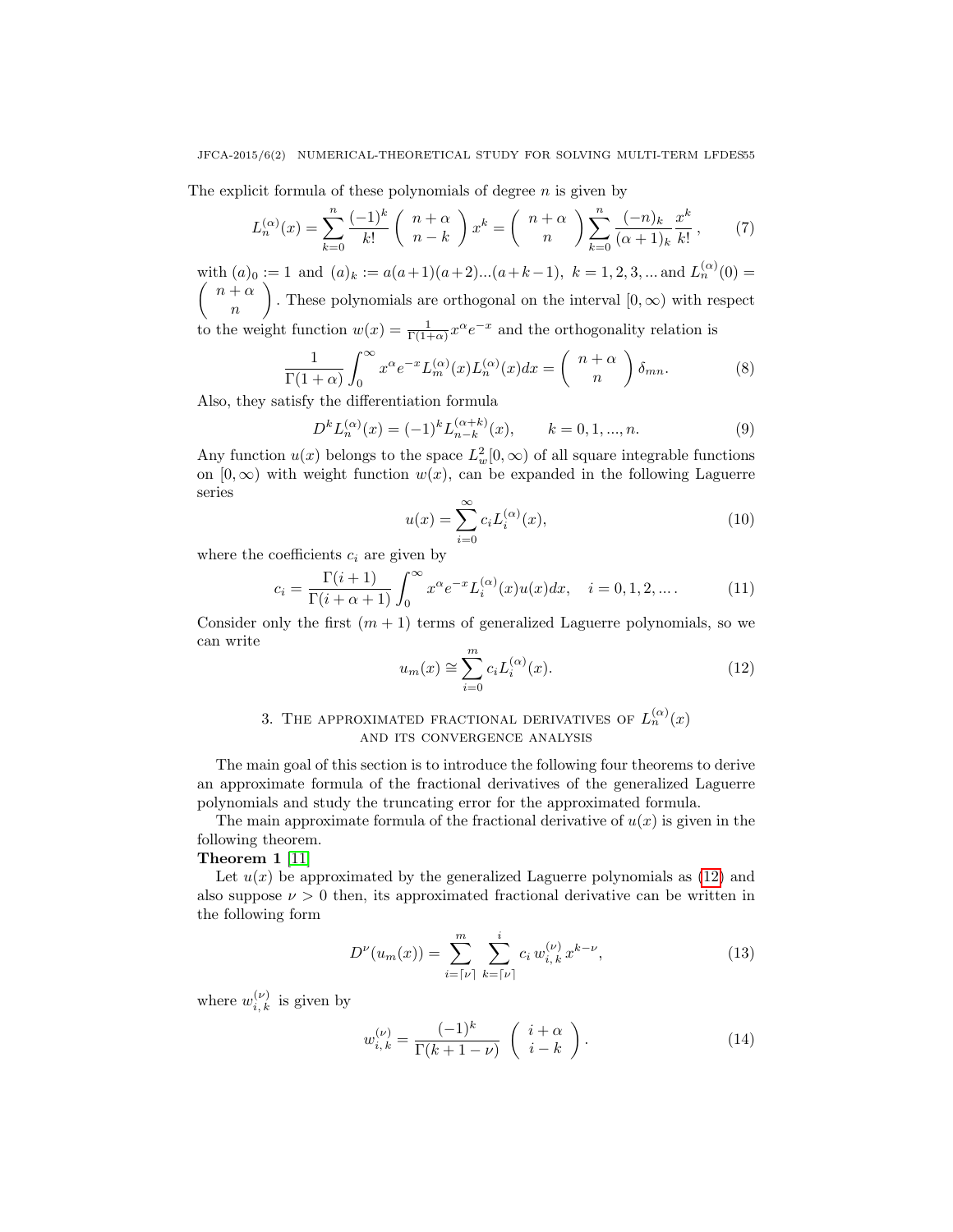### Theorem 2 [\[11\]](#page-11-9)

The Caputo fractional derivative of order  $\nu$  for the generalized Laguerre polynomials can be expressed in terms of the generalized Laguerre polynomials themselves in the following form

$$
D^{\nu}L_i^{(\alpha)}(x) = \sum_{k=\lceil \nu \rceil}^{i} \sum_{j=0}^{k-\lceil \nu \rceil} \Omega_{i\,j\,k} L_j^{(\alpha)}(x), \qquad i = \lceil \nu \rceil, \lceil \nu \rceil + 1, ..., m, \qquad (15)
$$

where

$$
\Omega_{i\,j\,k} = \frac{(-1)^{j+k} \, (\alpha + i)! \, (k - \nu + \alpha)!}{(i - k)! \, (\alpha + k)! \, (k - \nu - j)! \, (\alpha + j)!} \, .
$$

### Theorem 3

The error  $|E_T(m)| = |D^{\nu}u(x) - D^{\nu}u_m(x)|$  in approximating  $D^{\nu}u(x)$  by  $D^{\nu}u_m(x)$ is bounded by [\[11\]](#page-11-9)

$$
|E_T(m)| \le \sum_{i=m+1}^{\infty} c_i \Pi_{\nu}(i,j) \frac{(\alpha+1)_j}{j!} e^{x/2}, \quad \alpha \ge 0, \ x \ge 0, \ j = 0, 1, \dots, \quad (16)
$$

$$
|E_T(m)| \le \sum_{i=m+1}^{\infty} c_i \Pi_{\nu}(i,j) \left(2 - \frac{(\alpha+1)_j}{j!} \right) e^{x/2}, \quad -1 < \alpha \le 0, \ x \ge 0, \ j = 0, 1, \dots,
$$
\n(17)

where,  $\Pi_{\nu}(i,j) = \sum_{i=1}^{i}$  $k = \lceil \nu \rceil$  $\sum^{k-\nu}$  $j=0$  $\Omega_{i\,j\,k}$ .

### 4. Procedure of solution for the multi-order LFDEs

Consider the multi-order linear fractional differential equation of type given in Eq.[\(1\)](#page-1-0). Let  $w(x) = \frac{1}{\alpha!} x^{\alpha} e^{-x}$  be a positive weight function on the interval  $I = [0, \infty)$ and  $L^2_w(I)$  is the weighted space  $L^2$  with inner product

$$
(u,v)_w = \int_0^\infty w(x)u(x)v(x)dx,
$$

and the associated norm  $||u||_w = (u, u)_w^{\frac{1}{2}}$ . It is well known that  $[L_n^{(\alpha)}(x) : n \geq 0]$ forms a complete orthogonal system in  $L^2_w(I)$ , so if we define

$$
S_m(I) = \text{Span}[L_0^{(\alpha)}(x), L_1^{(\alpha)}(x), ..., L_m^{(\alpha)}(x)], \qquad (18)
$$

then, the Laguerre spectral solution of Eq.[\(1\)](#page-1-0) is to find  $u_m \in S_m(I)$  such that Eq.[\(12\)](#page-2-0) achieved. From Eq.[\(1\)](#page-1-0) and [\(12\)](#page-2-0) and Theorem 1 we have

<span id="page-3-0"></span>
$$
\sum_{i=\lceil\nu\rceil}^{m} \sum_{k=\lceil\nu\rceil}^{i} c_i w_{i,k}^{(\nu)} x^{k-\nu} + \sum_{j=1}^{r-1} \gamma_j(x) \left( \sum_{i=\lceil\beta_j\rceil}^{m} \sum_{k=\lceil\beta_j\rceil}^{i} c_i w_{i,k}^{(\beta_j)} x^{k-\beta_j} \right) + \gamma_r(x) \sum_{i=0}^{m} c_i L_i^{(\alpha)}(x) = g(x).
$$
\n(19)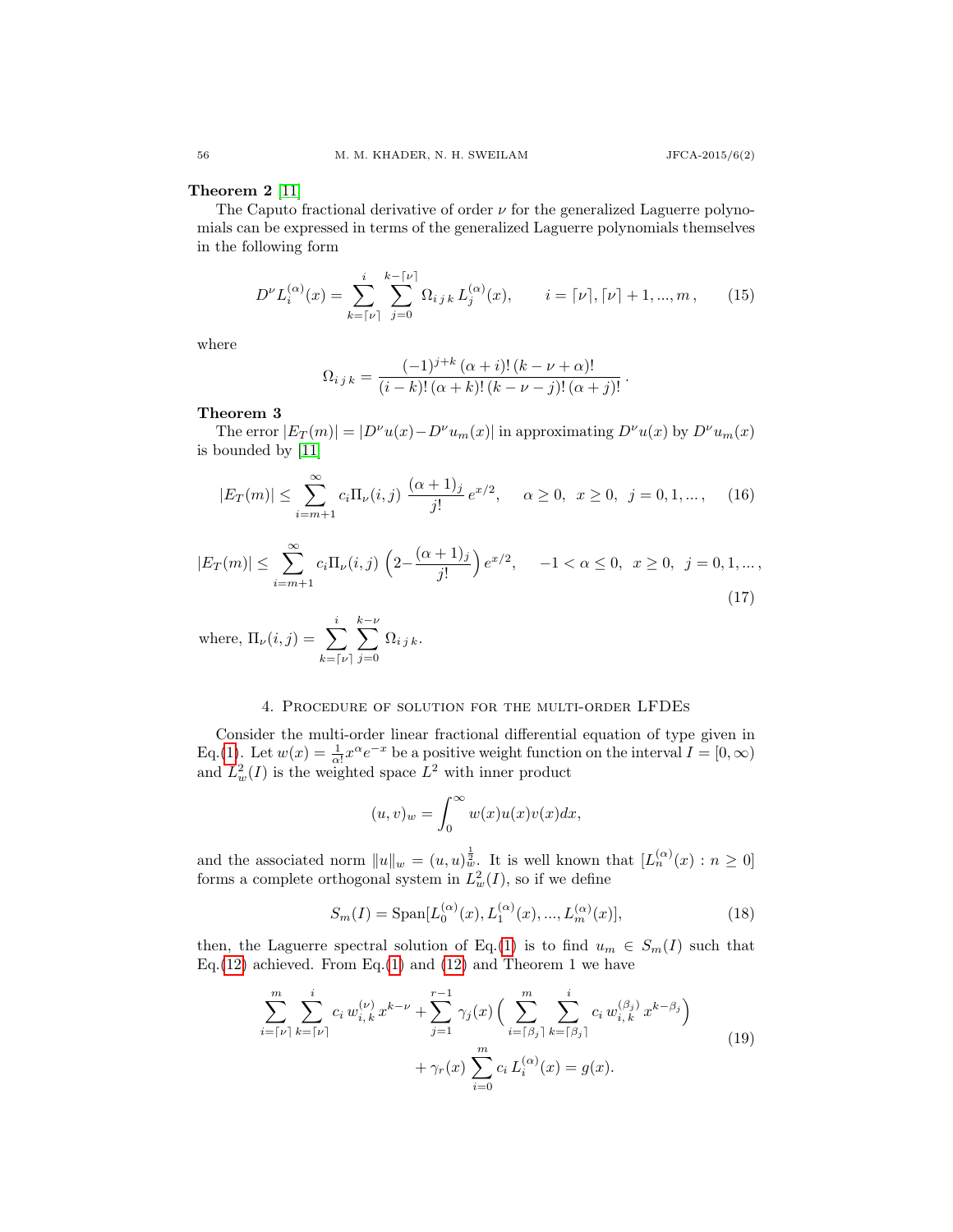### JFCA-2015/6(2) NUMERICAL-THEORETICAL STUDY FOR SOLVING MULTI-TERM LFDES57

<span id="page-4-0"></span>We now collocate Eq.[\(19\)](#page-3-0) at  $(m + 1 - \nu)$  points  $x_p, p = 0, 1, ..., m - \nu$  as

$$
\sum_{i=\lceil\nu\rceil}^{m} \sum_{k=\lceil\nu\rceil}^{i} c_i w_{i,k}^{(\nu)} x_p^{k-\nu} + \sum_{j=1}^{r-1} \gamma_j(x_p) \Big( \sum_{i=\lceil\beta_j\rceil}^{m} \sum_{k=\lceil\beta_j\rceil}^{i} c_i w_{i,k}^{(\beta_j)} x_p^{k-\beta_j} \Big) + \gamma_r(x_p) \sum_{i=0}^{m} c_i L_i^{(\alpha)}(x_p) = g(x_p).
$$
\n(20)

For suitable collocation points we use roots of the generalized Laguerre polynomial  $L_{m\pm}^{(\alpha)}$  $\binom{\alpha}{m+1-\lceil\nu\rceil}(x).$ 

Also, by substituting Eq.[\(9\)](#page-2-1) in the initial conditions [\(2\)](#page-1-1) and using the property  $L_i^{(\alpha)}(0) = \begin{pmatrix} \alpha+i \\ i \end{pmatrix}$ i we can obtain  $[\nu]$  of equations  $\sum_{i=1}^{m}$  $i=0$  $c_i \, (-1)^j \, \left( \begin{array}{c} \alpha + i \\ i \end{array} \right)$  $i - j$  $= u_j, \qquad j = 0, 1, 2, ..., m - 1.$  (21)

<span id="page-4-1"></span>Eqs.[\(20\)](#page-4-0) together with  $[\nu]$  equations of the initial conditions [\(21\)](#page-4-1), give  $(m + 1)$  of linear algebraic equations which can be solved, for the unknowns  $c_i$ ,  $i = 0, 1, ..., m$ , using a suitable numerical method, as described in the following section 6.

## 5. Error estimate of the collocation method for non-homogenous linear FDEs

In this section, we introduce some necessary notations and prove the theorems of error estimate. Consider the following form of non-homogenous linear FDEs

<span id="page-4-2"></span> $[D^{n\nu} + a_1D^{(n-1)\nu} + ... + a_{n-1}D + a_n]u(x) = f(x), D^ju(0) = 0, j = 0, 1, ..., m-1,$ (22)

where, m is the smallest integer greater than or equal to  $n\nu$  and  $x \in [0, \infty)$ . Theorem 4

Let  $f(x)$  be a piecewise continuous on  $(0, \infty)$ , integrable and of exponential order on  $[0, \infty)$ . Let  $P(t) = t^n + a_1 t^{n-1} + ... + a_n$  be the indicial polynomial of LFDE  $(22)$  and let  $K(x)$  is the fractional Green function defined by

$$
K(x) = \ell^{-1} [P(s^{\nu})]^{-1}, \tag{23}
$$

where  $\ell^{-1}$  is the inverse Laplace transform. Then,

<span id="page-4-3"></span>
$$
u(x) = \int_0^x K(x - \zeta) f(\zeta) d\zeta,
$$
\n(24)

is the unique solution of [\(22\)](#page-4-2).

For more details about this theorem, its proof and the fractional Green function see [\[13\]](#page-11-10).

### Theorem 5

The truncation error of the spectral Laguerre solution [\(12\)](#page-2-0) of the non-homogenous linear FDEs [\(22\)](#page-4-2) is estimated using the following integral form

$$
e(x) = \int_0^x K(x - \zeta) \delta f(\zeta) d\zeta.
$$
 (25)

### Proof.

We may analyze the error of the preceding Laguerre collocation method by the use of backward error analysis. Let  $u(x)$  denotes the exact solution of the problem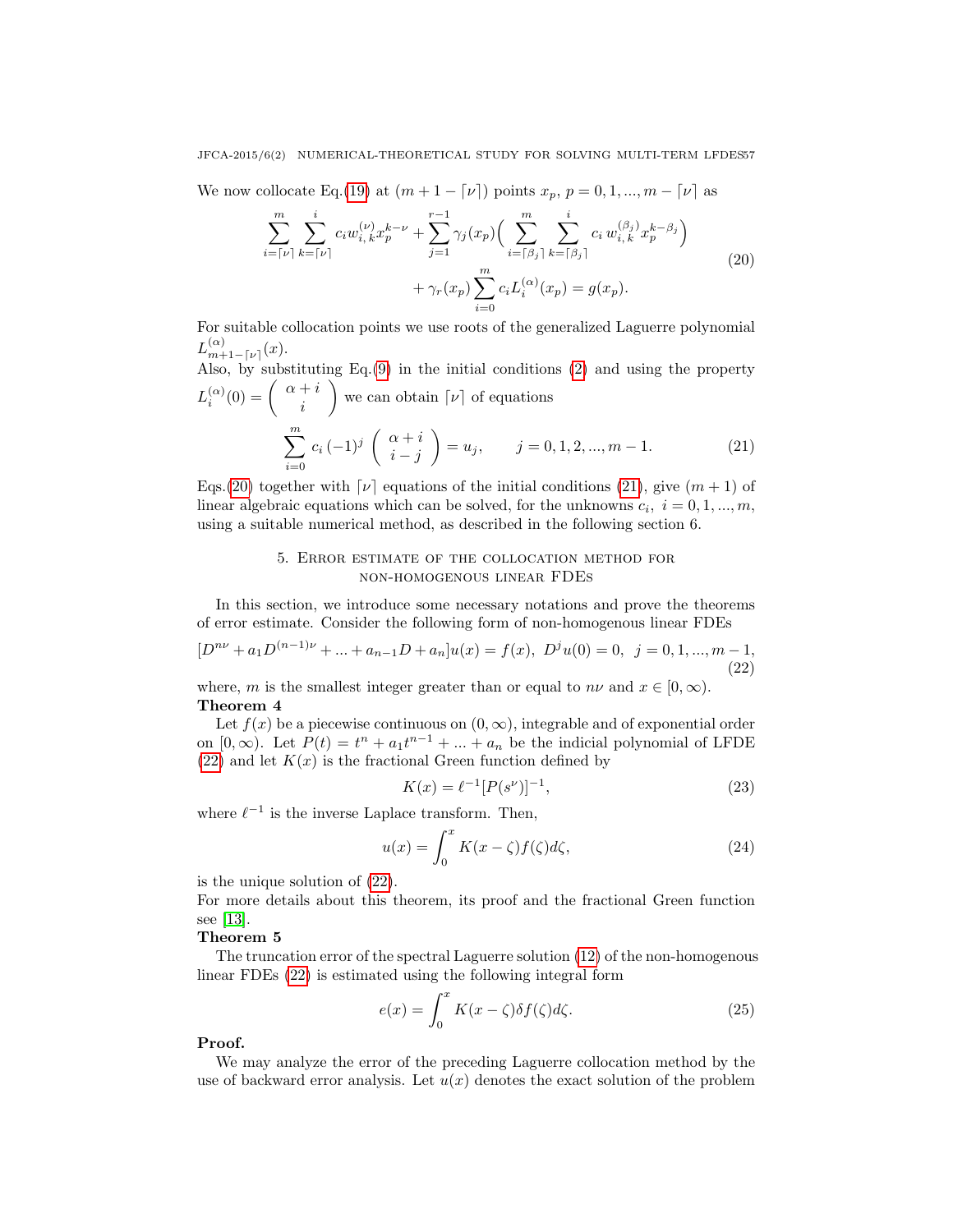[\(22\)](#page-4-2). Let  $u_m(x)$  which defined by [\(12\)](#page-2-0) be the approximate solution obtained by collocation method and let  $f_n(x)$  be the nv-th derivative of  $u_m(x)$ . Then  $u_m(x)$  is itself the exact solution to the following similar problem

<span id="page-5-0"></span>
$$
[D^{n\nu} + a_1 D^{(n-1)\nu} + \dots + a_{n-1} D + a_n] u_m(x) = f_m(x), \ D^j u_m(0) = 0, \ j = 0, 1, \dots, m-1.
$$
\n(26)

Since Eqs.[\(22\)](#page-4-2) and [\(26\)](#page-5-0) are both linear, and have the same initial conditions and the error  $e(x) := u(x) - u_m(x)$  must be the solution of the non-homogeneous initialvalue problem

<span id="page-5-1"></span>
$$
[D^{n\nu} + a_1 D^{(n-1)\nu} + \dots + a_n]e(x) = \delta f(x), \quad D^j e(0) = 0, \ j = 0, 1, \dots, m - 1, \ (27)
$$

where

$$
\delta f(x) = f(x) - f_m(x). \tag{28}
$$

The solution of Eq.[\(27\)](#page-5-1) corresponds to Theorem 5 can be rewritten in the integral form [\(24\)](#page-4-3) which leads to the desired result.

### 6. Numerical simulation and comparison

In order to illustrate the effectiveness of the proposed method, we implement it to solve the linear multi-term fractional orders differential equations with different four examples.

### Example 1:

Consider the following linear fractional initial value problem

$$
D^{2}u(x) + x^{\frac{1}{2}}D^{1.234}u(x) + x^{\frac{1}{3}}Du(x) + x^{\frac{1}{4}}D^{0.333}u(x) + x^{\frac{1}{5}}u(x) = g(x),
$$
 (29)  
where,  $g(x) = -1 - \frac{x^{1.266}}{\Gamma(1.766)} - x^{\frac{4}{3}} - \frac{x^{1.817}}{\Gamma(2.766)} + x^{\frac{1}{5}}(2 - \frac{x^{2}}{2}),$ 

with the following initial conditions

$$
u(0) = 2, \quad u'(0) = 0. \tag{30}
$$

The exact solution for this problem is  $u(x) = 2 - \frac{1}{2}x^2$ . We apply the suggested method with  $m = 3$ , and approximate the solution  $u(x)$  as follows

$$
u_3(x) = \sum_{i=0}^{3} c_i L_i^{(\alpha)}(x).
$$
 (31)

Using Eq.[\(19\)](#page-3-0), with  $\nu = 2$ ,  $\beta_1 = 1.234$ ,  $\beta_2 = 1.0$ ,  $\beta_3 = 0.333$ , and  $\alpha = -0.5$ , we have

<span id="page-5-2"></span>
$$
\sum_{i=2}^{3} \sum_{k=2}^{i} c_i w_{i,k}^{(2)} x^{k-2} + x^{\frac{1}{2}} \sum_{i=2}^{3} \sum_{k=2}^{i} c_i w_{i,k}^{(1.234)} x^{k-1.234} + x^{\frac{1}{3}} \sum_{i=1}^{3} \sum_{k=1}^{i} c_i w_{i,k}^{(1)} x^{k-1} + x^{\frac{1}{4}} \sum_{i=1}^{3} \sum_{k=1}^{i} c_i w_{i,k}^{(0.333)} x^{k-0.333} + x^{\frac{1}{5}} \sum_{i=0}^{3} c_i L_i^{(\alpha)}(x) = g(x).
$$
\n(32)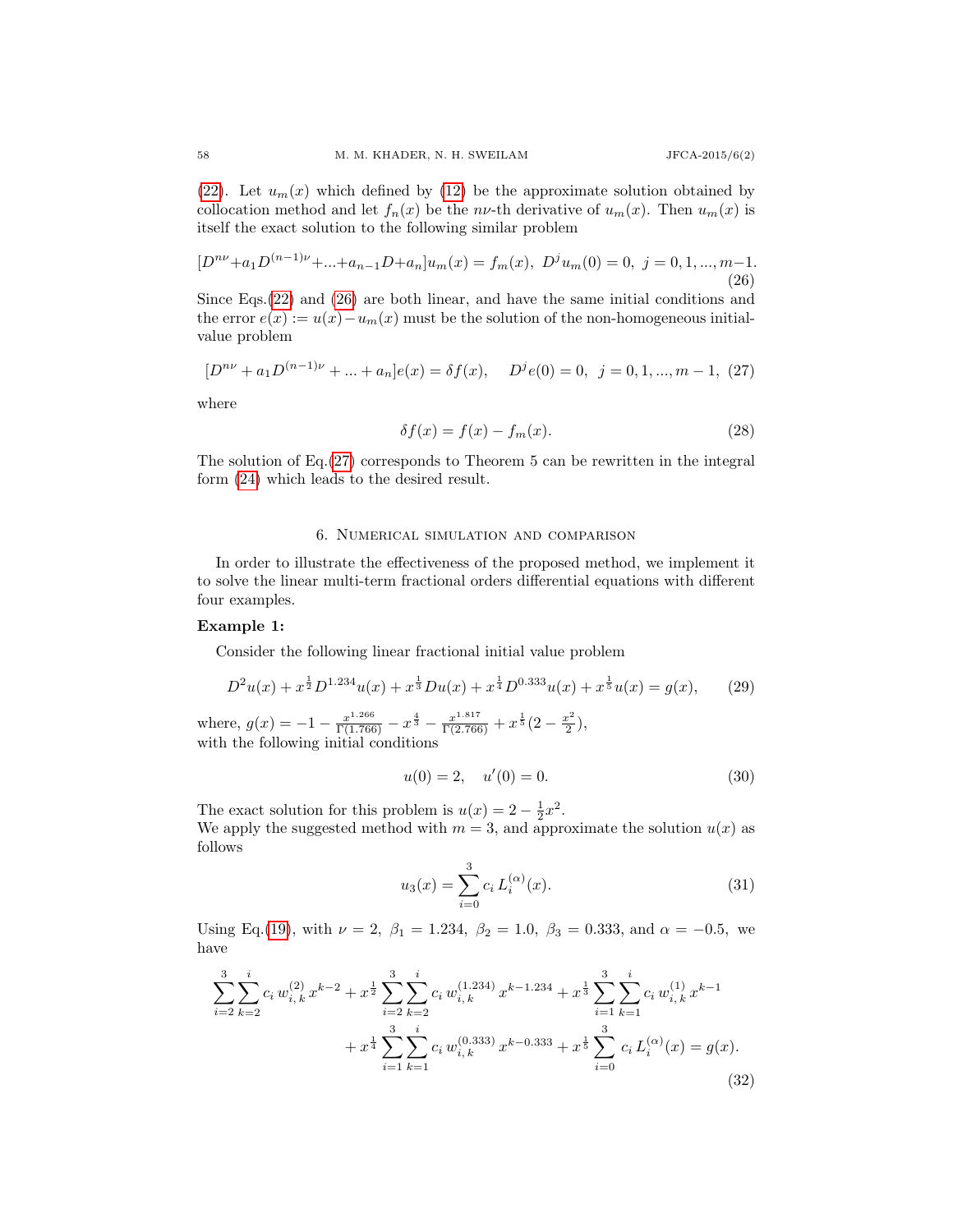Now, we collocate Eq.[\(32\)](#page-5-2) at the roots  $x_p$  as

<span id="page-6-0"></span>
$$
\sum_{i=2}^{3} \sum_{k=2}^{i} c_i w_{i,k}^{(2)} x_p^{k-2} + x_p^{\frac{1}{2}} \sum_{i=2}^{3} \sum_{k=2}^{i} c_i w_{i,k}^{(1,234)} x_p^{k-1,234} + x_p^{\frac{1}{3}} \sum_{i=1}^{3} \sum_{k=1}^{i} c_i w_{i,k}^{(1)} x_p^{k-1} + x_p^{\frac{1}{4}} \sum_{i=1}^{3} \sum_{k=1}^{i} c_i w_{i,k}^{(0,333)} x_p^{k-0.333} + x_p^{\frac{1}{5}} \sum_{i=0}^{3} c_i L_i^{(\alpha)}(x_p) = g(x_p),
$$
\n(33)

where  $x_p$  are the roots of the generalized Laguerre polynomial  $L_2^{(\alpha)}(x)$ , i.e.,

 $x_0 = 2 + \alpha -$ √  $2 + \alpha = 0.275255,$   $x_1 = 2 + \alpha +$ √  $2 + \alpha = 2.72474$ . By using Eqs.[\(21\)](#page-4-1) and [\(33\)](#page-6-0) we obtain the following linear system of algebraic equa-

tions

<span id="page-6-1"></span>
$$
\sum_{i=2}^{3} \sum_{k=2}^{i} c_i w_{i,k}^{(2)} x_0^{k-2} + x_0^{\frac{1}{2}} \sum_{i=2}^{3} \sum_{k=2}^{i} c_i w_{i,k}^{(1,234)} x_0^{k-1.234} + x_0^{\frac{1}{3}} \sum_{i=1}^{3} \sum_{k=1}^{i} c_i w_{i,k}^{(1)} x_0^{k-1} + x_0^{\frac{1}{4}} \sum_{i=1}^{3} \sum_{k=1}^{i} c_i w_{i,k}^{(0,333)} x_0^{k-0.333} + x_0^{\frac{1}{5}} \sum_{i=0}^{3} c_i L_i^{(\alpha)}(x_0) = g(x_0),
$$
\n(34)

$$
\sum_{i=2}^{3} \sum_{k=2}^{i} c_i w_{i,k}^{(2)} x_1^{k-2} + x_1^{\frac{1}{2}} \sum_{i=2}^{3} \sum_{k=2}^{i} c_i w_{i,k}^{(1,234)} x_1^{k-1.234} + x_1^{\frac{1}{3}} \sum_{i=1}^{3} \sum_{k=1}^{i} c_i w_{i,k}^{(1)} x_1^{k-1} + x_1^{\frac{1}{4}} \sum_{i=1}^{3} \sum_{k=1}^{i} c_i w_{i,k}^{(0,333)} x_1^{k-0.333} + x_1^{\frac{1}{5}} \sum_{i=0}^{3} c_i L_i^{(\alpha)}(x_1) = g(x_1),
$$
\n(35)

$$
r_0c_0 + r_1c_1 + r_2c_2 + r_3c_3 = 2,
$$
\n(36)

<span id="page-6-2"></span>
$$
s_0c_0 + s_1c_1 + s_2c_2 + s_3c_3 = 0,\t\t(37)
$$

where,  $r_i = \begin{cases} \alpha + i \\ i \end{cases}$ i  $\bigg\}, \quad s_i = \left( \begin{array}{c} \alpha + i \\ i \end{array} \right)$  $i-1$  $\bigg), \quad i = 0, 1, 2, 3.$ By solving the system of Eqs. $(34)-(37)$  $(34)-(37)$  $(34)-(37)$  using conjugate gradient method we obtain

$$
c_0 = \frac{13}{8}
$$
,  $c_1 = \frac{3}{2}$ ,  $c_2 = -1$ ,  $c_3 = 0$ .

Therefore,

$$
u(x) = \begin{pmatrix} \frac{13}{8}, & \frac{3}{2}, & -1, & 0 \end{pmatrix} \begin{pmatrix} 1 \\ -x + 0.5 \\ 0.5x^2 - 1.5x + 0.375 \\ -0.1667x^3 + 1.25x^2 - 1.875x + 0.313 \end{pmatrix} = 2 - \frac{1}{2}x^2,
$$

which is the exact solution of this problem.

It is clear that in this example the presented method can be considered as an efficient method.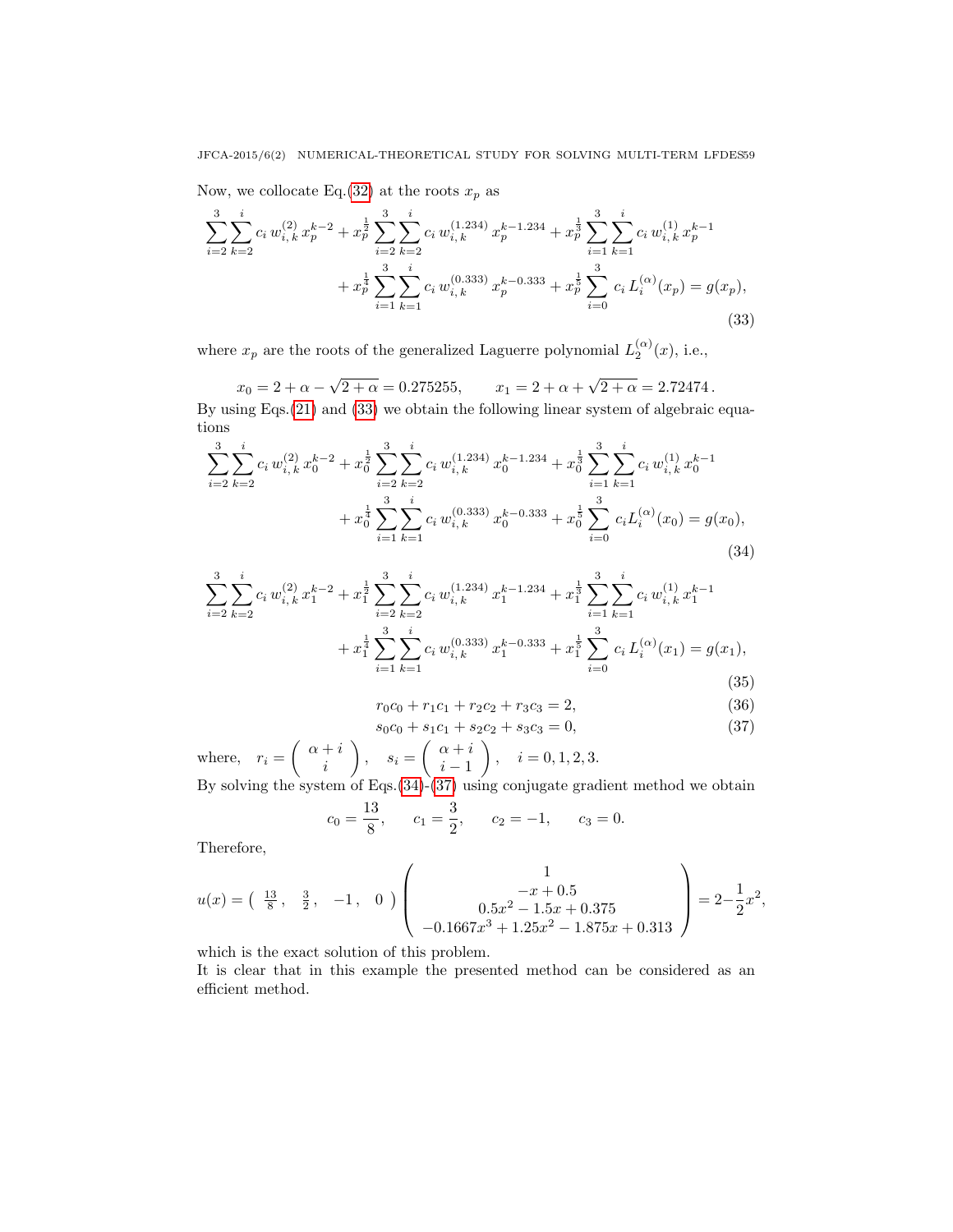## Example 2:

In this example, we consider the following Cauchy initial value problem

$$
D^{1.5}u(x) + 2Du(x) + 3\sqrt{x}D^{0.5}u(x) + (1 - x)u(x) = g(x),
$$
\n(38)

where  $g(x) = \frac{2}{\Gamma(1.5)}x^{0.5} + 4x + \frac{4}{\Gamma(1.5)}x^2 + (1-x)x^2$  and subject to the initial conditions

<span id="page-7-1"></span>
$$
u(0) = u'(0) = 0.
$$
\n(39)

The exact solution of this example is  $u(x) = x^2$ .

To solve this example, by applying the proposed technique described in section 4 with  $m = 3$ , we approximate the solution as

$$
u_3(x) = c_0 L_0^{(\alpha)}(x) + c_1 L_1^{(\alpha)}(x) + c_2 L_2^{(\alpha)}(x) + c_3 L_3^{(\alpha)}(x).
$$

Using Eq.[\(19\)](#page-3-0), with  $\nu = 1.5$ ,  $\beta_1 = 1$ ,  $\beta_2 = 0.5$  and  $\alpha = -0.25$  we have

<span id="page-7-0"></span>
$$
\sum_{i=2}^{3} \sum_{k=2}^{i} c_i w_{i,k}^{(1.5)} x^{k-1.5} + 2 \sum_{i=1}^{3} \sum_{k=1}^{i} c_i w_{i,k}^{(1)} x^{k-1} + 3\sqrt{x} \sum_{i=1}^{3} \sum_{k=1}^{i} c_i w_{i,k}^{(0.5)} x^{k-0.5}
$$
  
+ 
$$
(1-x) \sum_{i=0}^{3} c_i L_i^{(\alpha)}(x) = g(x).
$$
 (40)

Now, we collocate Eq.[\(40\)](#page-7-0) at the roots  $x_p$  as

<span id="page-7-2"></span>
$$
\sum_{i=2}^{3} \sum_{k=2}^{i} c_i w_{i,k}^{(1.5)} x_p^{k-1.5} + 2 \sum_{i=1}^{3} \sum_{k=1}^{i} c_i w_{i,k}^{(1)} x_p^{k-1} + 3\sqrt{x_p} \sum_{i=1}^{3} \sum_{k=1}^{i} c_i w_{i,k}^{(0.5)} x_p^{k-0.5}
$$
  
+ 
$$
(1 - x_p) \sum_{i=0}^{3} c_i L_i^{(\alpha)}(x_p) = g(x_p),
$$
\n
$$
(41)
$$

where  $x_p$  are roots of the generalized Laguerre polynomial  $L_2^{(\alpha)}(x)$ . By using Eqs.[\(21\)](#page-4-1), [\(39\)](#page-7-1) and [\(41\)](#page-7-2) we obtain the following linear system of algebraic equations

<span id="page-7-3"></span>
$$
\sum_{i=2}^{3} \sum_{k=2}^{i} c_i w_{i,k}^{(1.5)} x_0^{k-1.5} + 2 \sum_{i=1}^{3} \sum_{k=1}^{i} c_i w_{i,k}^{(1)} x_0^{k-1} + 3 \sqrt{x_0} \sum_{i=1}^{3} \sum_{k=1}^{i} c_i w_{i,k}^{(0.5)} x_0^{k-0.5}
$$
  
+ 
$$
(1 - x_0) \sum_{i=0}^{3} c_i L_i^{(\alpha)}(x_0) = g(x_0),
$$
 (42)

$$
\sum_{i=2}^{3} \sum_{k=2}^{i} c_i w_{i,k}^{(1.5)} x_1^{k-1.5} + 2 \sum_{i=1}^{3} \sum_{k=1}^{i} c_i w_{i,k}^{(1)} x_1^{k-1} + 3 \sqrt{x_1} \sum_{i=1}^{3} \sum_{k=1}^{i} c_i w_{i,k}^{(0.5)} x_1^{k-0.5}
$$
  
+ 
$$
(1 - x_1) \sum_{i=0}^{3} c_i L_i^{(\alpha)}(x_1) = g(x_1),
$$
 (43)

$$
r_0c_0 + r_1c_1 + r_2c_2 + r_3c_3 = 0,\t\t(44)
$$

<span id="page-7-4"></span>
$$
s_0c_0 + s_1c_1 + s_2c_2 + s_3c_3 = 0,\t\t(45)
$$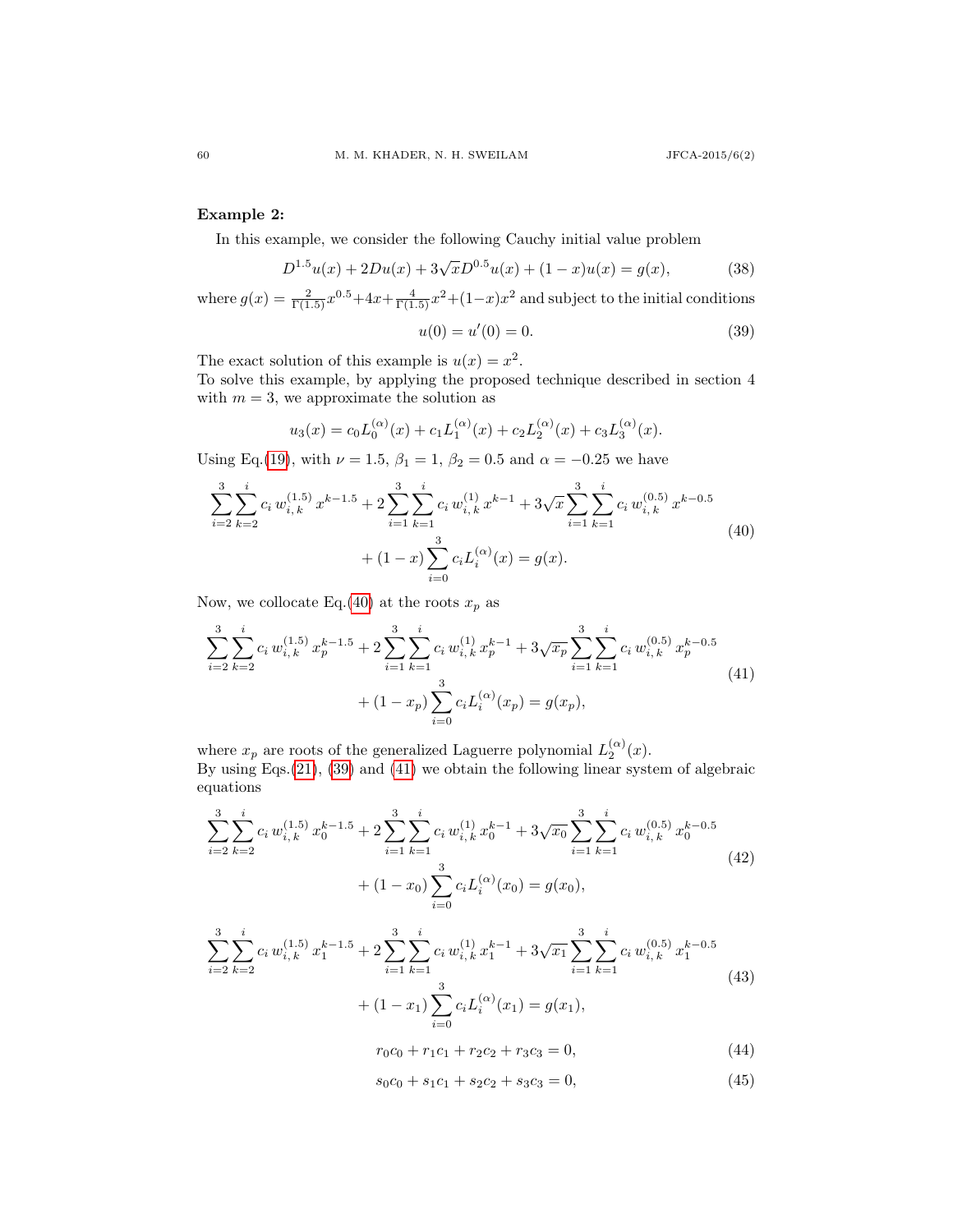where,  $r_i = \begin{pmatrix} \alpha + i \\ i \end{pmatrix}$ i  $\Big\}$ ,  $s_i = \left( \begin{array}{c} \alpha + i \\ i \end{array} \right)$  $i - 1$  $\Big), \quad i = 0, 1, 2, 3 \,.$ By solving Eqs.  $(42)$ - $(45)$  we obtain

$$
c_0 = \frac{3}{4}
$$
,  $c_1 = -3$ ,  $c_2 = 2$ ,  $c_3 = 0$ .

Therefore,

$$
u(x) = \begin{pmatrix} \frac{3}{4}, & -3, & 2, & 0 \end{pmatrix} \begin{pmatrix} 1 \\ -x + 0.5 \\ 0.5x^2 - 1.5x + 0.375 \\ -0.1667x^3 + 1.25x^2 - 1.875x + 0.313 \end{pmatrix} = x^2,
$$

which is the exact solution of this problem.

### Example 3:

In this example, we consider the following linear fractional differential equation

$$
D^{2}u(x) + \sin(x)D^{\frac{1}{2}}u(x) + xu(x) = g(x),
$$
\n
$$
x^{8} + 56x^{6} - 42x^{5} + \sin(x) \left(32768 x^{\frac{15}{2}} - 2048 x^{\frac{13}{2}}\right)
$$
\n
$$
(46)
$$

where,  $f(x) = x^9 - x^8 + 56x^6 - 42x^5 + \sin(x) \left( \frac{32768}{6435} x^{\frac{15}{2}} - \frac{2048}{429} x^{\frac{13}{2}} \right)$ , and subject to the initial conditions

<span id="page-8-1"></span>
$$
u(0) = u'(0) = 0.\t\t(47)
$$

The unique analytical solution for this problem is  $u(x) = x^8 - x^7$ . To solve this example, by applying the proposed technique with  $m = 8$ , we approximate the solution as follows

$$
u_8(x) = \sum_{i=0}^{8} c_i L_i^{(\alpha)}(x).
$$

Using Eq.[\(19\)](#page-3-0), with  $\nu = 2$ ,  $\beta_1 = 0.5$ ,  $\alpha = -0.75$  we have

<span id="page-8-0"></span>
$$
\sum_{i=2}^{8} \sum_{k=2}^{i} c_i w_{i,k}^{(2)} x^{k-2} + \sin(x) \sum_{i=1}^{8} \sum_{k=1}^{i} c_i w_{i,k}^{(0.5)} x^{k-0.5} + x \sum_{i=0}^{8} c_i L_i^{(\alpha)}(x) = g(x). \tag{48}
$$

Now, we collocate Eq.[\(48\)](#page-8-0) at the roots  $x_p$  as

<span id="page-8-2"></span>
$$
\sum_{i=2}^{8} \sum_{k=2}^{i} c_i w_{i,k}^{(2)} x_p^{k-2} + \sin(x_p) \sum_{i=1}^{8} \sum_{k=1}^{i} c_i w_{i,k}^{(0.5)} x_p^{k-0.5} + x_p \sum_{i=0}^{8} c_i L_i^{(\alpha)}(x_p) = g(x_p),\tag{49}
$$

where  $x_p$  are roots of the generalized Laguerre polynomial  $L_7^{(\alpha)}(x)$ , i.e.,

 $x_0 = 0.039, x_1 = 0.649, x_2 = 1.988, x_3 = 4.134, x_4 = 7.237, x_5 = 11.614, x_6 = 18.089.$ By using Eqs.[\(21\)](#page-4-1), [\(47\)](#page-8-1) and [\(49\)](#page-8-2) we obtain a linear system of algebraic equations and by solving it we obtain

 $c_0 = 1991.7011, \ c_1 = -65009.1247, \ c_2 = 371189.3555, \ c_3 = -1.00888 \times 10^6,$ 

 $c_4 = 1.581398 \times 10^6$ ,  $c_5 = -1.51593 \times 10^6$ ,  $c_6 = 88200$ ,  $c_7 = -28728$ ,  $c_8 = 40320$ . Therefore,  $u(x)$  has the form

$$
u(x) \simeq \sum_{i=0}^{8} c_i L_i^{(\alpha)}(x) = x^8 - x^7.
$$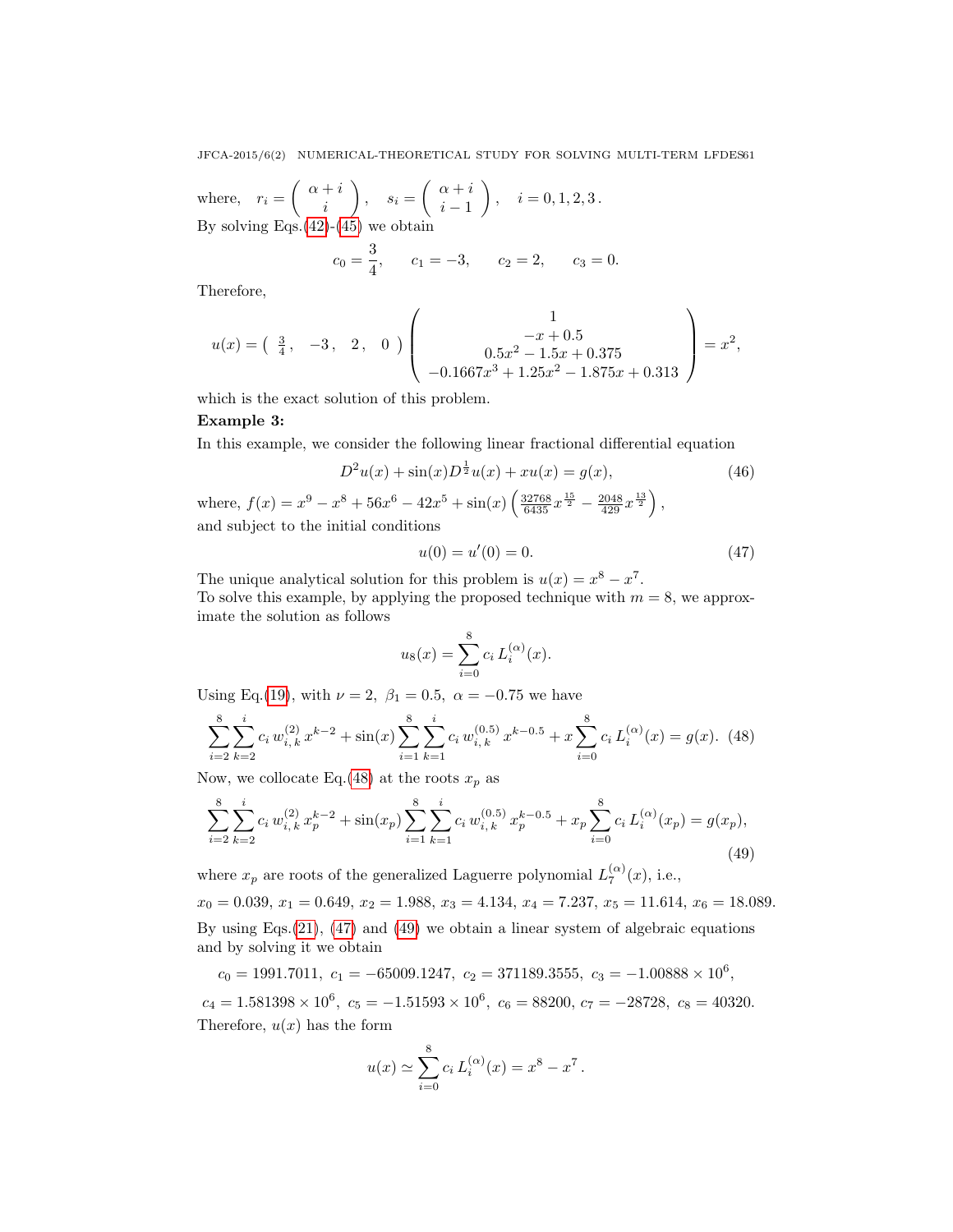It is clear that in this example the presented method can be considered as an efficient method.

### Example 4:

In this example, we consider the following linear fractional differential equation

$$
D^{\frac{1}{2}}u(x) - aD^{\frac{1}{4}}u(x) = \sin(bx),\tag{50}
$$

where  $a$  and  $b$  are arbitrary constants and subject to the following initial condition

<span id="page-9-1"></span>
$$
u(0) = 0.\t\t(51)
$$

The exact solution for this problem is

$$
u(x) = \frac{b}{a^8 + b^2} \sum_{j=2}^{5} a^{j-2} [a^4 E_x(j\nu, a^4) - a^4 C_x(j\nu, b) + bS_x(j\nu, b)].
$$

To solve the above problem, by applying the proposed technique with  $m = 5$ , we approximate the solution as

$$
u_5(x) \cong \sum_{i=0}^5 c_i L_i^{(\alpha)}(x).
$$

Using Eq.[\(19\)](#page-3-0), with  $\nu = 0.5$ ,  $\beta_1 = 0.25$ , and  $\alpha = -0.75$  we have

<span id="page-9-0"></span>
$$
\sum_{i=1}^{5} \sum_{k=1}^{i} c_i w_{i,k}^{(0.5)} x^{k-0.5} - a \sum_{i=1}^{5} \sum_{k=1}^{i} c_i w_{i,k}^{(0.25)} x^{k-0.25} = \sin(bx). \tag{52}
$$

Now, we collocate Eq.[\(52\)](#page-9-0) at the roots  $x_p$  as

<span id="page-9-2"></span>
$$
\sum_{i=1}^{5} \sum_{k=1}^{i} c_i w_{i,k}^{(0.5)} x_p^{k-0.5} - a \sum_{i=1}^{3} \sum_{k=1}^{i} c_i w_{i,k}^{(0.25)} x_p^{k-0.25} = \sin(bx_p),
$$
 (53)

where  $x_p$  are roots of the generalized Laguerre polynomial  $L_5^{(\alpha)}(x)$ , i.e.,

$$
x_0 = 0.055
$$
,  $x_1 = 0.908$ ,  $x_2 = 2.829$ ,  $x_3 = 6.075$ ,  $x_4 = 11.383$ .

By using Eqs.[\(21\)](#page-4-1), [\(51\)](#page-9-1) and [\(53\)](#page-9-2) we obtain a linear system of algebraic equations and by solving it we obtain

 $c_0 = 0.1239, c_1 = 0.1688, c_2 = 0.0453, c_3 = -0.0005, c_4 = -0.0009, c_5 = 0.0001.$ 

Therefore,  $u(x)$  has the form

$$
u(x) \approx 0.3009x^{1.5} + 0.2487x^{1.75} + 0.2x^2 + 0.1569x^{2.25} + 0.6018x^{2.5} + 0.4522x^{2.75} + 0.3333x^3 + 0.2414x^{3.25} - 0.5158x^{3.5} - 0.3617x^{3.75} + 0.01667x^4 - 0.2667x^4 - 0.1704x^{4.25} - 0.1146x^{4.5} - 0.0762x^{4.75} - 0.0533x^5 - 0.0324x^{5.25}.
$$

The approximate solutions of this example are presented in the figure 1, with different values of  $m$ ,  $(m = 5, 8, 10)$ . From this figure it is clear that the presented method can be considered as an efficient method and more applicable to solve numerically for such problems.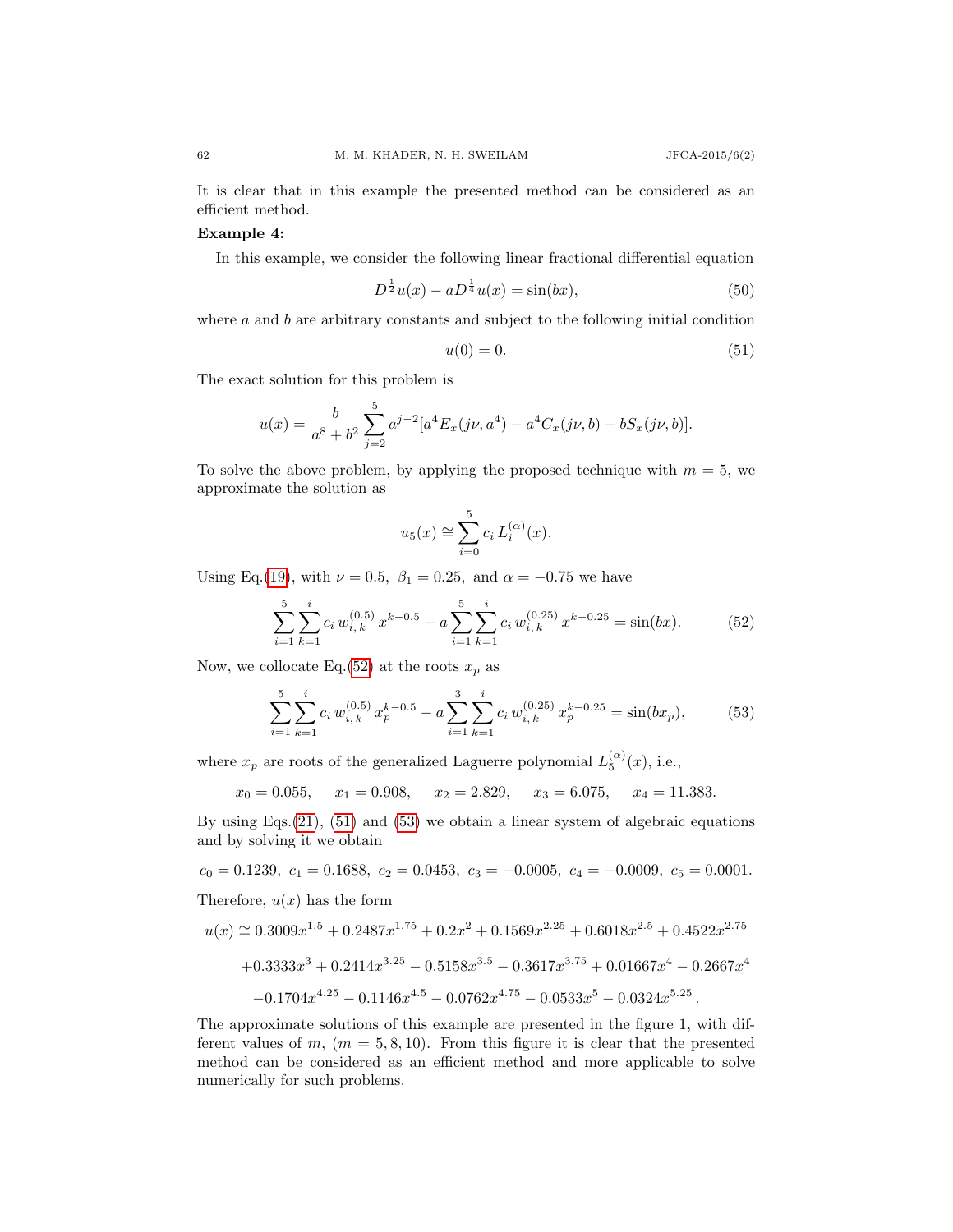

Figure 1. The behavior of the exact solution and the approximate solutions at  $m = 5, 8$  and 10.

### 7. Conclusion and remarks

We have presented a complete analysis for the collocation method based on the generalized Laguerre polynomials to solve LFDEs. A special family of the generalized Laguerre polynomials was used as an approximation basis. Some error estimates are derived to demonstrate the spectral accuracy for the proposed method. The numerical solutions obtained from this approach show that LFDEs can be solved effectively. In addition, a small number of Laguerre polynomials is needed to achieve the satisfactory result. All numerical results are obtained by building fast algorithms using Matlab 7.1.

#### **REFERENCES**

- <span id="page-10-7"></span>[1] R. Askey and G. Gasper, Convolution structures for Laguerre polynomials, J. d'Anal. Math., 31, 48-68, 1977.
- <span id="page-10-1"></span>[2] A. H. Bhrawy, A. S. Alofi and S. S. Ezz-Eldien, A quadrature Tau method for fractional differential equations with variable coefficients, Applied Maths. Letters, 24, 2146-2152, 2011.
- <span id="page-10-2"></span>[3] C. Canuto, M. Y. Hussaini, A. Quarteroni and T. A. Zang, Spectral Methods, Springer-Verlag, New York, 2006.
- <span id="page-10-3"></span>[4] X. Cheng-Long and G. Ben-Yu, Laguerre pseudo-spectral method for non-linear partial differential equations. J. Comput. Math., 20, 413-428, 2002.
- <span id="page-10-9"></span>[5] S. Das, Functional Fractional Calculus for System Identification and Controls, Springer, New York, 2008.
- <span id="page-10-6"></span>[6] E. H. Doha, A. H. Bhrawy and S. S. Ezz-Eldien, Efficient Chebyshev spectral methods for solving multi-term fractional orders differential equations, Appl. Math. Modeling, 35, 5662- 5672, 2011.
- <span id="page-10-4"></span>[7] S. Esmaeili, M. Shamsi and Y. Luchko, Numerical solution of fractional differential equations with a collocation method based on Muntz polynomials, Computers and Mathematics with Applications, 62, 918-929, 2011.
- <span id="page-10-5"></span>[8] D. Funaro, Polynomial Approximation of Differential Equations, Springer Verlag, New York, 1992.
- <span id="page-10-8"></span>[9] I. Z. Khabibrakhmanov and D. Summers, The use of generalized Laguerre polynomials in spectral methods for non-linear differential equations, Computers Math. Appl., 36, 65-70, 1998.
- <span id="page-10-0"></span>[10] M. M. Khader, On the numerical solutions for the fractional diffusion equation, Communications in Nonlinear Science and Numerical Simulations, 16, 2535-2542, 2011.